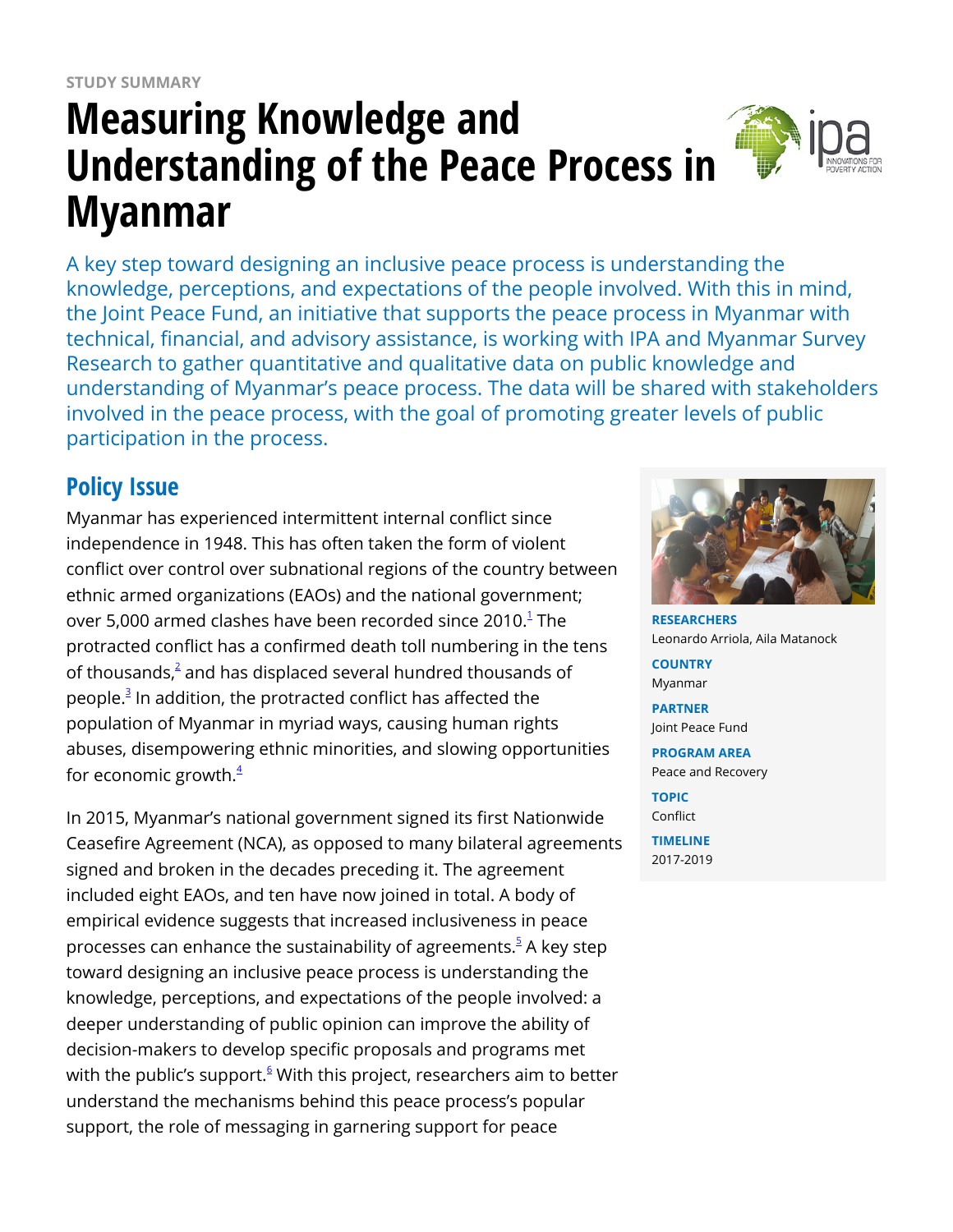proposals, and how exposure to and experience with violence shapes individuals' attitudes.

### **Evaluation Context**

The Joint Peace Fund is an organization that supports the peace process in Myanmar. The organization provides financial, technical, and advisory assistance to support programming that involves the government, ethnic armed organizations, civil society, NGOs, and community-based organizations. In addition to direct assistance for ongoing negotiations and implementation of existing peace agreements, the fund supports peace-building initiatives enabling broader participation, particularly among women and youth. Identifying a need for a valid, up-to-date representative baseline of people's knowledge and understanding of the peace process, the fund is collaborating with IPA to conduct a Knowledge, Attitudes, and Practices (KAP) survey**.**

# **Details of the Intervention**

*Note: This study is not a randomized controlled trial.*

Researchers are working with IPA and Myanmar Survey Research to conduct a quantitative survey and qualitative focus groups to help the JPF better understand public knowledge of the peace process in Myanmar.

The study's mixed-methods design comprises both a quantitative face-to-face survey with 4,280 individuals in 428 wards and village-tracts, and a subsequent qualitative exploration of key questions through 93 focus group discussions and key informant interviews with approximately 550 people.

The goals of the survey are i) to develop a baseline of people's knowledge of, attitudes toward, and expectations of the peace process that is valid, up-to-date, and representative (at the national, state, and regional levels); ii) to determine their needs for information and learning about the process; and iii) to analyze where important gaps exist in people's awareness and understanding in order to design strategies to meet these needs.

Subsequently, 76 focus group discussions are being held. These discussions, which typically include 6-8 participants, target women, youth, minority ethnic groups, and citizens with higher-than-average knowledge about the peace process to better understand these groups' unique perspectives. Additionally, key informant interviews are being held with 17 civil society representatives.

The data will be shared with stakeholders involved in the peace process to inform their strategies and promote greater levels of participation.

Researchers also embedded a survey experiment in the quantitative KAP survey to examine the effects of sharing information about attitudes of peers or respected figures on respondents' own attitude formation about strengthening federalism (power being devolved to the state/region level from the national level). Some respondents were given context about average levels of support for strengthening federalism among their peers or well-known elites in Myanmar, while a comparison group did not receive this information. Some respondents were also given a statement about a